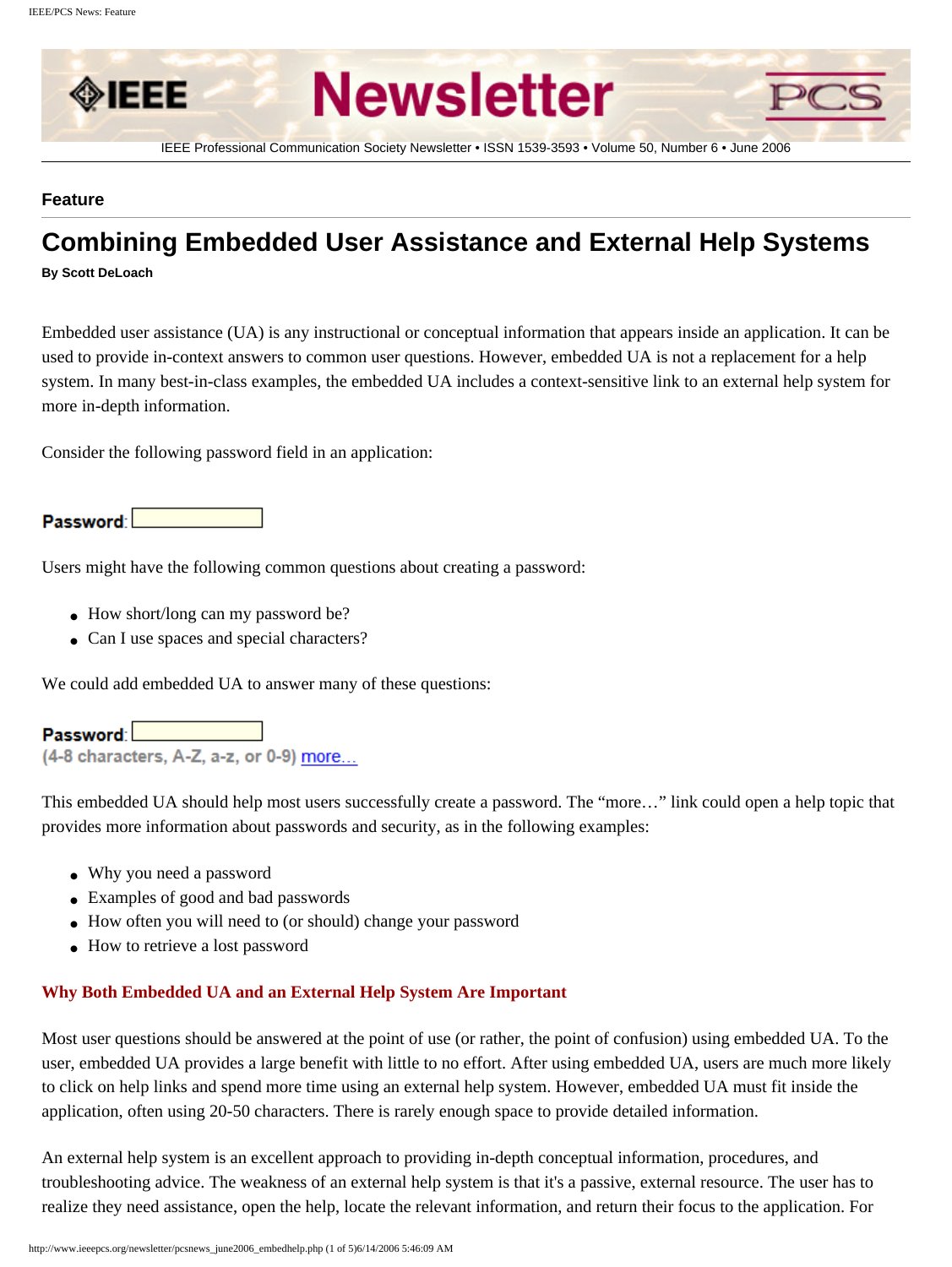many questions, this process feels like too much effort for the perceived benefit. As a result, many users do not use an external the help system.

When combined, embedded UA and an external help system can provide both quick answers and detailed explanations.

## **Answering Basic Questions**

The most common question that users have is "What do I type into this field?". Unfortunately, poorly written field descriptions are a major reason that users think that help systems are not useful. It only takes a few field descriptions like "First Name – Enter your first name" to convince users that opening the help is a waste of time.

In most cases, the user only has a basic question such as, "What is the maximum number of characters I can type into this field?" These questions should be answered as part of the field label. In the screenshot below, the "Enter Key Words" field label includes examples to help the user.

| monster <sup>®</sup> Job Search<br>New Year, New Resume,<br><u>New Job! Click here to </u><br><b>Try a Specialized Search:</b><br><u>get a job-winning </u><br>resume from Monster.<br>Healthcare<br>Government<br>Hourly/Skilled<br>Diversity & Inclusion<br><b>Specialized</b><br>College/Entry Level/Internship<br><b>Search</b><br><b>Volunteer Opportunities</b><br>Admin Support<br>Finance<br>Enter Key Words:<br><b>Human Resources</b><br>Management<br><b>Public Service</b><br>(example: sales, java, nurse) <u>more tips</u><br>Sales<br>Technology<br>Enter Company Name:<br><b>Volunteer Opportunities</b><br>College<br>(example: Monster) more tips<br>Company Name<br>Contract Temp<br>Choose Location:<br>Executive<br>------- Select all --------<br><b>High School Advice</b> | <b>Search Jobs</b><br>Home | <b>My Monster Login</b> | <b>Network Now</b> | <b>Career Advice Help</b> | <b>For Employers</b> |
|---------------------------------------------------------------------------------------------------------------------------------------------------------------------------------------------------------------------------------------------------------------------------------------------------------------------------------------------------------------------------------------------------------------------------------------------------------------------------------------------------------------------------------------------------------------------------------------------------------------------------------------------------------------------------------------------------------------------------------------------------------------------------------------------------|----------------------------|-------------------------|--------------------|---------------------------|----------------------|
|                                                                                                                                                                                                                                                                                                                                                                                                                                                                                                                                                                                                                                                                                                                                                                                                   |                            |                         |                    |                           |                      |
|                                                                                                                                                                                                                                                                                                                                                                                                                                                                                                                                                                                                                                                                                                                                                                                                   |                            |                         |                    |                           |                      |
|                                                                                                                                                                                                                                                                                                                                                                                                                                                                                                                                                                                                                                                                                                                                                                                                   |                            |                         |                    |                           |                      |
|                                                                                                                                                                                                                                                                                                                                                                                                                                                                                                                                                                                                                                                                                                                                                                                                   |                            |                         |                    |                           |                      |
|                                                                                                                                                                                                                                                                                                                                                                                                                                                                                                                                                                                                                                                                                                                                                                                                   |                            |                         |                    |                           |                      |
|                                                                                                                                                                                                                                                                                                                                                                                                                                                                                                                                                                                                                                                                                                                                                                                                   |                            |                         |                    |                           |                      |
| Military/Veteran<br><u> Alabama-Anniston</u>                                                                                                                                                                                                                                                                                                                                                                                                                                                                                                                                                                                                                                                                                                                                                      |                            |                         |                    |                           |                      |

If the user clicks the "more tips" help link, the "Search Jobs" help topic appears with more information.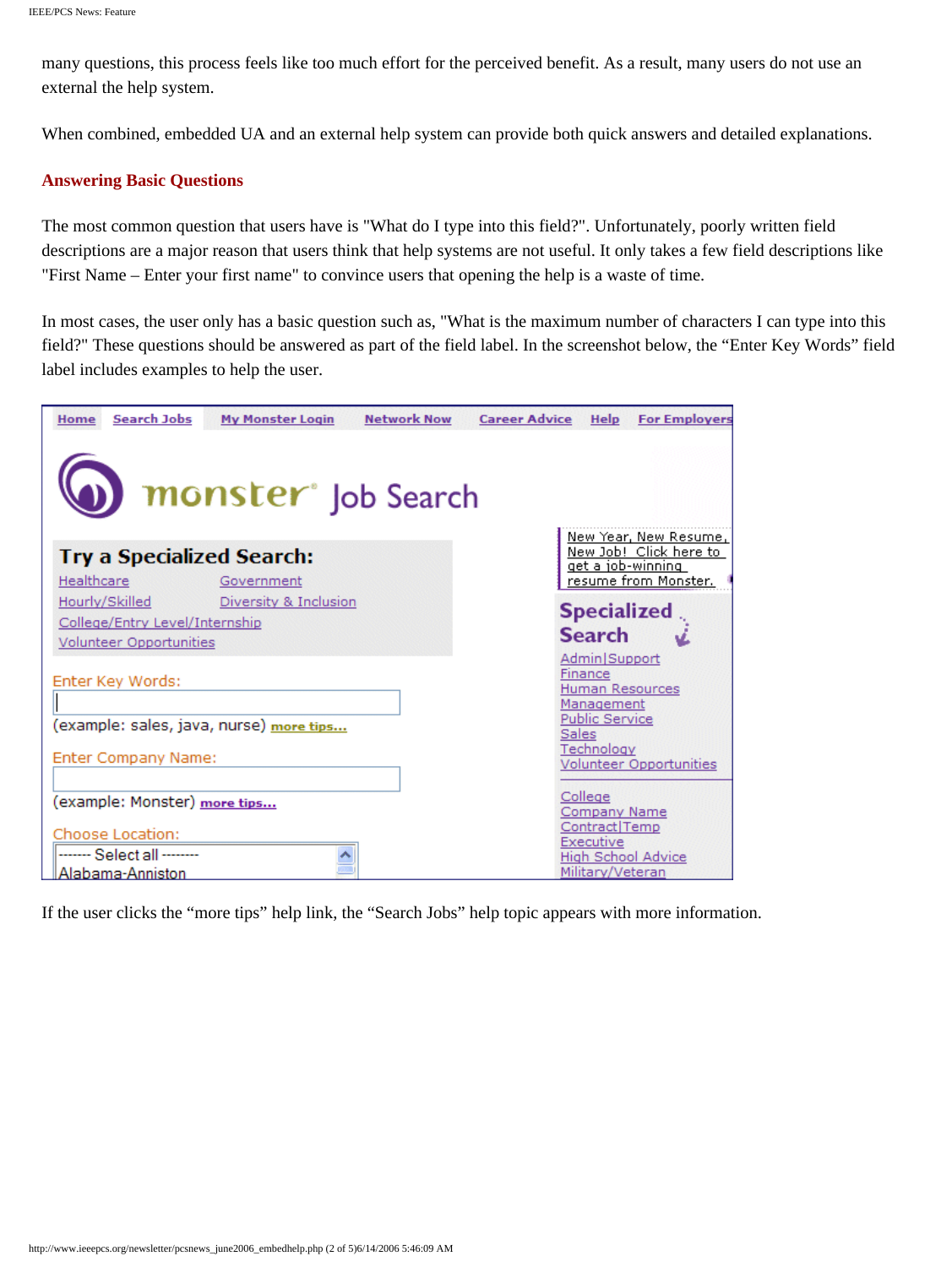

### **Answering Advanced Questions**

Embedded UA panels can be used to answer advanced questions, such as "Why do you need this information?" In many applications, they appear and disappear (to save space) when the user clicks on a help link. However, some applications provide dedicated UA panels.

In the example below, the Alamo website (**[www.alamo.com](http://www.alamo.com/)**), includes a static UA panel to assist customers as they rent a car. The UA panel's topics focus on why the user should provide the requested information, how this information is used, and how to handle special cases. The UA panel is large enough to answer numerous questions, and it can link to help topics in an external help window if needed.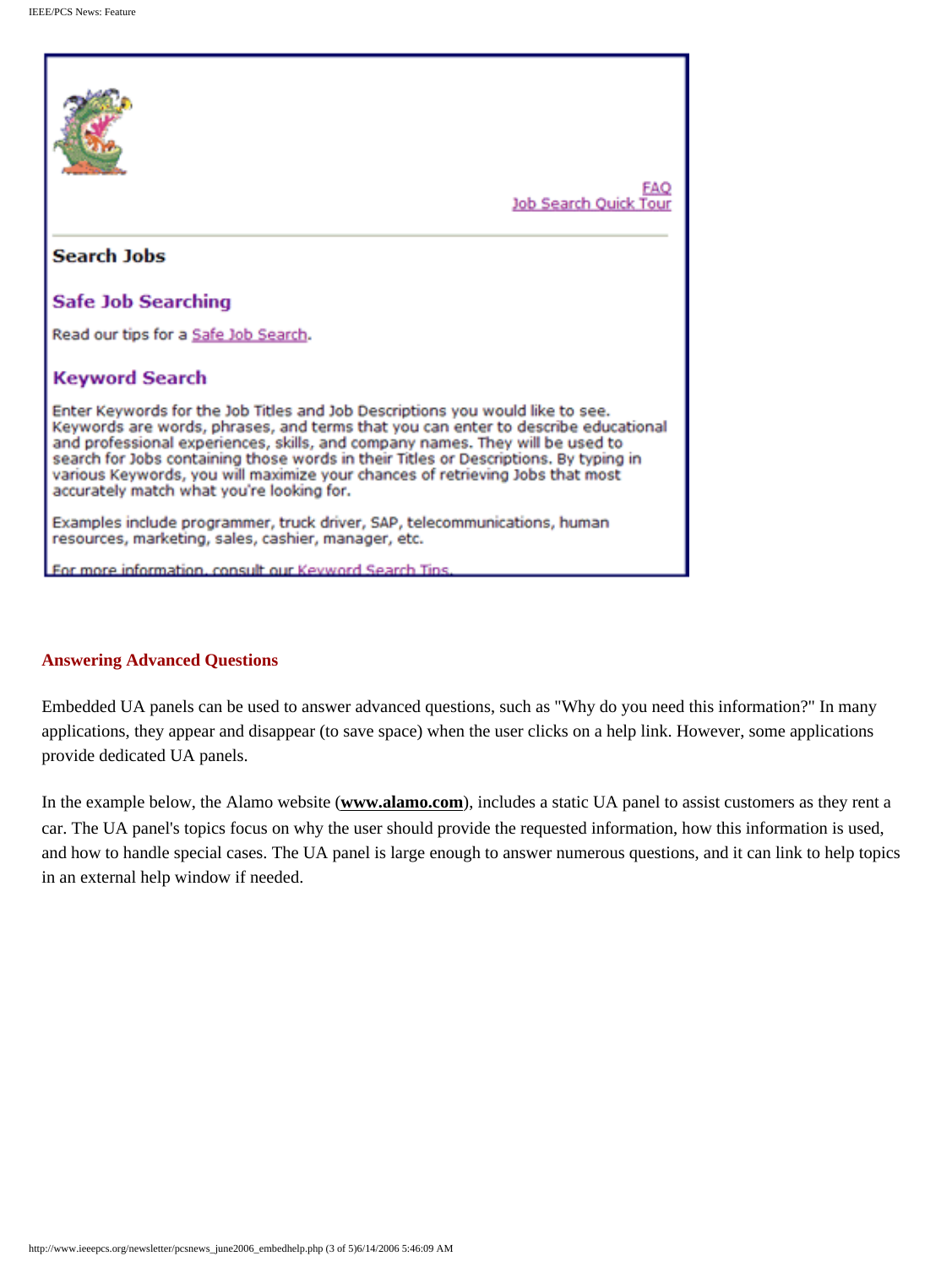|                                                                                                                                                                                                                                                                                                                                                                                                                                                                            | IΕ                                                                                                                                                                                                                                                                                                                                                                                                                                                                                                                                                              |
|----------------------------------------------------------------------------------------------------------------------------------------------------------------------------------------------------------------------------------------------------------------------------------------------------------------------------------------------------------------------------------------------------------------------------------------------------------------------------|-----------------------------------------------------------------------------------------------------------------------------------------------------------------------------------------------------------------------------------------------------------------------------------------------------------------------------------------------------------------------------------------------------------------------------------------------------------------------------------------------------------------------------------------------------------------|
| Alamo<br><b>RATES &amp; RESERVATIONS</b><br>alama.com                                                                                                                                                                                                                                                                                                                                                                                                                      | <b>LOCATIONS</b> CARS<br><b>HOT DEALS</b> EXISTING RESERVATION                                                                                                                                                                                                                                                                                                                                                                                                                                                                                                  |
| <b>Helpful Information</b>                                                                                                                                                                                                                                                                                                                                                                                                                                                 | >> membership >> business travel >> programs >> travel tools >> rentalipolicies >> contactius<br>* Required Fields<br>Step 1: Tell us about your trip                                                                                                                                                                                                                                                                                                                                                                                                           |
| Country of Residence: This is<br>required in order for us to provide you<br>with appropriate products. Depending<br>upon your country of residence the<br>rate you are quoted may include<br>certain coverage options, taxes, and<br>other fees. These products are<br>designed to meet the needs of<br>customers traveling abroad to the US.<br>The base rate you will see on the car<br>availability page will reflect this. You<br>can review the product inclusions on | Country of Residence?*<br>(Select)<br><b>Pickup / Dropoff Location</b><br>Please enter one ONLY: city, state, country or a 3-letter aimort code for example. Fort Laudentale or<br>Fiorida or United States or FLL)<br>Pickup Location*<br><b>D</b> Search<br>Pickup Date*<br>Pickup Time<br>MAR-2004 v<br>9:00 AM<br>Dropoff Location*<br><b>D</b> Search                                                                                                                                                                                                      |
| the summary page that comes after<br>the car availability page.<br>To receive a rate inclusive of<br>appropriate products, non-US citizens<br>should leave the Rate Code field<br>blank. If you prefer a car-only rate, you<br>may use one of the promotional<br>codes advertised on the site.                                                                                                                                                                             | Dropoff Time<br>Dropoff Date*<br>9:00 AM<br>(Select)<br>V<br><b>Optional Rate Information</b><br>This section is not required for rate quote/reservation purposes. If you have a specific rate, promotional,<br>association or coupon code, please enter it here.<br>Promo CodelAssoc.1D.<br><b>Coupon Code</b><br>Rate Code<br>Corporate I.D.<br>Check here if you will be making a reservation using an applicant code.<br>(Note: Users must book rate code EX with a Corporate LD: in order to use an applicant code).<br><b>Optional Flight Information</b> |
|                                                                                                                                                                                                                                                                                                                                                                                                                                                                            | Enter your applicable flight details. This will help us should your flight be delayed.<br>Aidioe<br>Flight Number<br>(Select)<br><b>Quicksilver Members</b><br>Member LD.<br>Member Last Name<br><b>CONTINUE &gt;&gt;</b>                                                                                                                                                                                                                                                                                                                                       |

Since the UA panel is always on the screen, the Alamo website uses JavaScript to automatically describe the field that has focus. The user never has to ask for help, and relevant assistance is always available on the screen.

Embedded UA is not limited to text and graphics. Download.com (**[www.download.com](http://www.download.com/)**) provides excellent instructional videos that users can watch while they download applications.

| DOWNLOAD IN PROGRESS                                                                                                                                                                                                                                                                                                 | Feel free to browse the site:<br>your developd will continue<br>in the background.                                                                                                                                                                                                                                                                                                                   |  |
|----------------------------------------------------------------------------------------------------------------------------------------------------------------------------------------------------------------------------------------------------------------------------------------------------------------------|------------------------------------------------------------------------------------------------------------------------------------------------------------------------------------------------------------------------------------------------------------------------------------------------------------------------------------------------------------------------------------------------------|--|
| If your download does not start, click here.<br>Concerned about apyware? Click here.                                                                                                                                                                                                                                 |                                                                                                                                                                                                                                                                                                                                                                                                      |  |
| While you're downloading Ad-Aware SE Personal Edition 1.06                                                                                                                                                                                                                                                           |                                                                                                                                                                                                                                                                                                                                                                                                      |  |
| Next Steps (pricing Adverse)<br>Now that you're downloading Ad-Aware, learn<br>how to get the most out of it:<br>1. Learn how to install Ad-Aware<br>2. Learn how to use Ad-Aware<br>3. Keep spyware from hilacking your<br>browser<br>4. Find out which antispyware tool is<br>the best<br>5. Read our Spyware blog | <b>UNITE GENERALISTS</b><br><b>Spyware Remover Download</b><br>Free Scan, awarded Spyware and Trojan killer - 5<br>Stars Rated<br>www.pdoola.com<br><b>Vilhich Spyware Remover?</b><br>5 Side-bu-side Rankings of Top Spyware Virus<br>Removers. Free Scans.<br>comparespressoremovers com-<br>Free Spyware Download<br>Destroy all Spyware/Adware. Clean & Speed up your<br>PCI.<br>www.xidbian.com |  |
| See related downloads resumence                                                                                                                                                                                                                                                                                      | <b>Download.com video</b>                                                                                                                                                                                                                                                                                                                                                                            |  |
| Legalot (SOE)                                                                                                                                                                                                                                                                                                        | <b>CONTRACT BUILDING</b>                                                                                                                                                                                                                                                                                                                                                                             |  |
| Alert and report on your hardware and<br>software messages.<br><b>Microsoft OneNote</b><br>Organize all your notes and<br>information in one place.                                                                                                                                                                  | 20 Padges small availant state<br>C Parkers full availant scan<br>O Use cuttom starring astern<br>C Scan wages by ADS                                                                                                                                                                                                                                                                                |  |
| <b>SurgeMail Mail Server</b><br>Incorporate a mail server supporting<br>SMTP, POP3, MAP4, SPF.<br>WebMail, and virus protection.                                                                                                                                                                                     | 89 Search for negligible risk entries                                                                                                                                                                                                                                                                                                                                                                |  |
| WebDrive<br>Transfer files with an FTP client that<br>creates a virtual network drive to<br>connect to remote servers.                                                                                                                                                                                               | <b><i>SPONSORED BY</i></b><br>$\leftarrow$<br>00:01:45                                                                                                                                                                                                                                                                                                                                               |  |
|                                                                                                                                                                                                                                                                                                                      | п                                                                                                                                                                                                                                                                                                                                                                                                    |  |

#### **Conclusion**

The biggest mistake help authors make when developing embedded UA is trying to replace their external help with embedded UA. The best user assistance combines both embedded UA and external help to capitalize on their strengths and minimize their weaknesses. I encourage you to use these examples and ideas as a starting point as you design your UA systems.